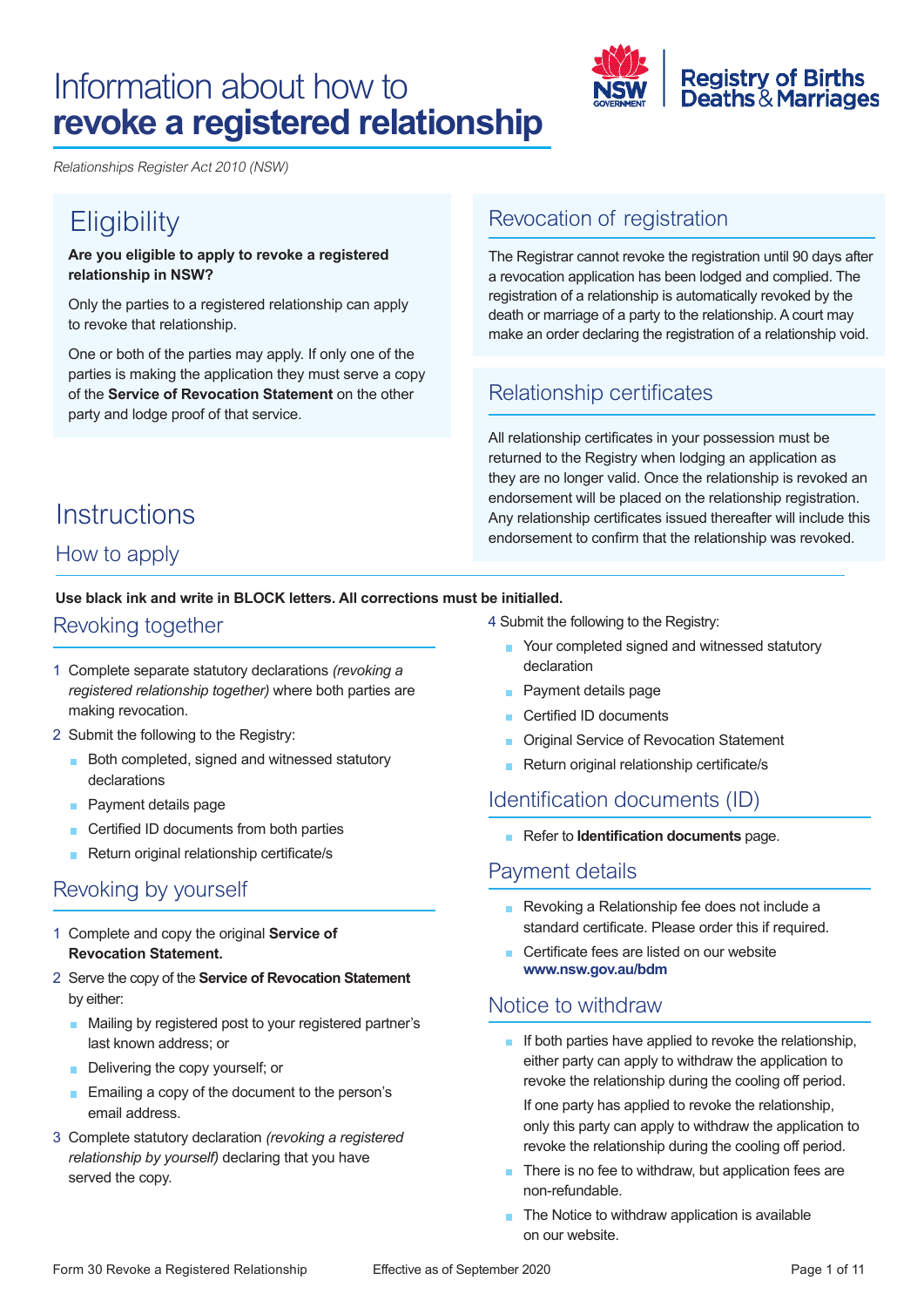## Information about how to **revoke a registered relationship**

Continued



## How we deal with your information

### Your right to privacy

 *Act 1995 (NSW).* The information required on this form is The NSW Registry of Births Deaths & Marriages administers the *Births, Deaths and Marriages Registration*  collected under the provisions of this Act and forms the basis for the revocation of a relationship. The relationship register is part of the civil records of NSW and is a permanent historical record. The public do not have access to these records.

The information held by the Registry may be used for statistical purposes and by law enforcement agencies, as well as other uses provided for by law. Such access for approved purposes may be granted to other Registries and certain government agencies (including Passport Office, Department of Immigration and Border Protection, and motor vehicle or driver licensing authorities) and to authorised non-government agencies.

To protect your privacy, the Registry requires proof of your identity. In line with the *Privacy and Personal Information Protection Act 1998*, the Registry is collecting this information so that it can determine your eligibility to apply to revoke a registered relationship, to obtain the requested certificate and to prevent fraud.

For further information on privacy please visit our website.

#### Fees and processing times

Check our website for fees and processing times. **<www.nsw.gov.au/bdm>** 

### **Enquiries**

#### Phone: **13 77 88**

NRS: 1300 555 727 (hearing impaired) **<www.nsw.gov.au/bdm>**

Interpreting services are available by phoning the Translating and Interpreting Service (TIS National) on **131 450** 

### Disclosure of information

When you complete this application form, understand that you have consented to the release of information provided by you, to those agencies who may be able to validate that information in support of your application.

This information may be provided to agencies including (but not limited to) other Registries of Births, Deaths & Marriages, law enforcement agencies, Department of Foreign Affairs and Trade (DFaT), Department of Immigration and Border Protection (DIBP), and motor vehicle or driver licensing authorities. Usually these referrals will be to simply verify the documents or other evidence that you have provided us in making your application for a certificate. If there are discrepancies, we may require you to correct any errors with the issuing agency, before being able to process your application. It is extremely important that all your identity documents are accurate and reflect your correct identity information.

Documents provided as proof of identity may have their authenticity verified through the National Document Verification Service (DVS).

Documents issued by this office may also be verified by other organisations using DVS.

#### How to lodge this application

Please post your application with your identification and payment to:

**NSW Registry of Births Deaths & Marriages GPO Box 30 Sydney NSW 2001** 

OR lodge in person at a **Service NSW service centre** 

**<www.service.nsw.gov.au>**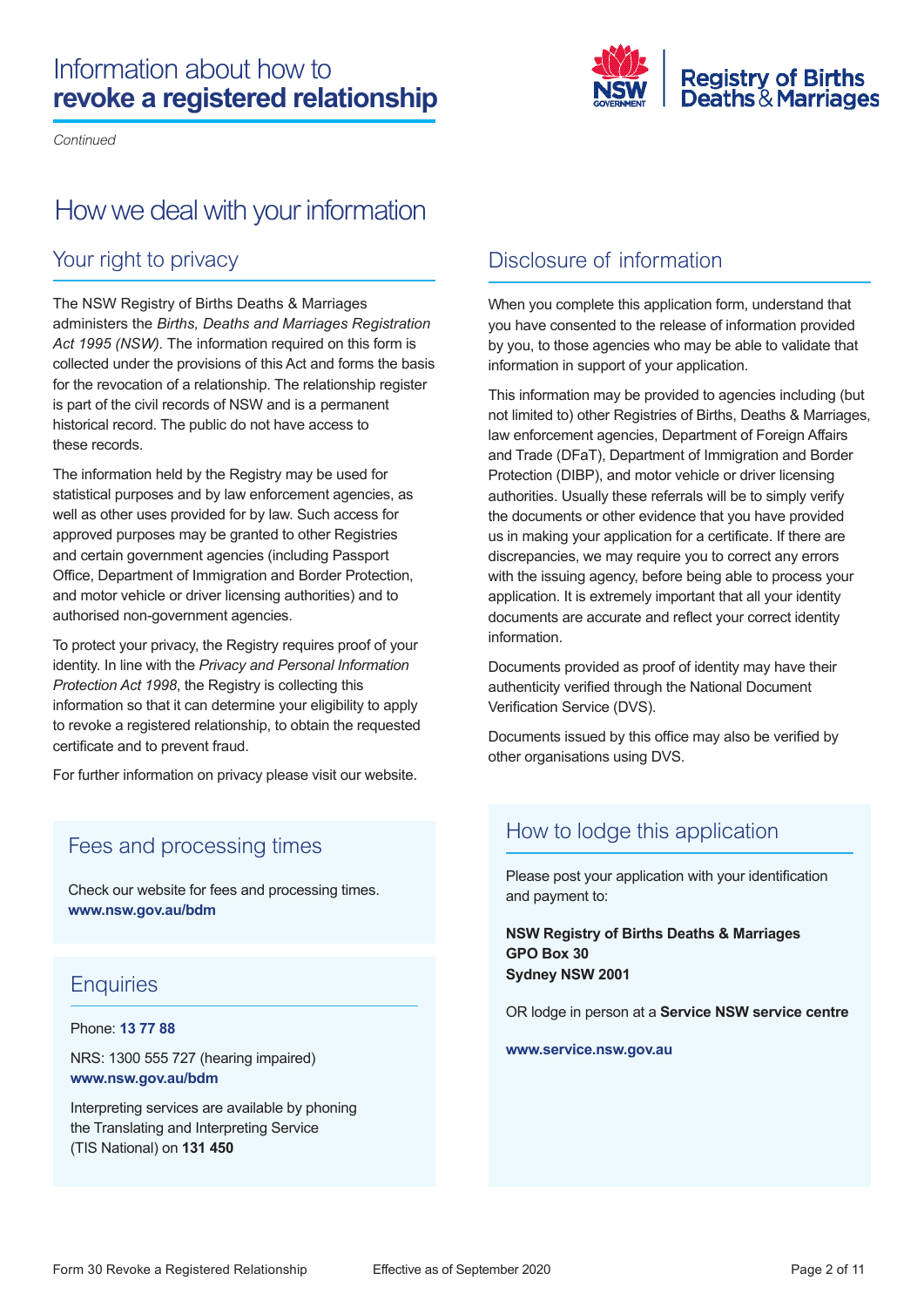## Information about how to **revoke a registered relationship**



Continued

# Identifcation documents

#### **To protect your privacy, the Registry requires proof of your identity.**

- Each applicant must provide at least four (4) forms of identification, **one from each category**.
- If you are unable to provide ID from category 1, you must still provide at least four (4) forms of ID from other categories.
- All documents must be current.
- **All copies of ID must be verified by an authorised witness** as being true and correct copies of the originals.
- If you are unable to meet these requirements please contact the Registry.

### Authorised witness

The following persons can certify copies of documents as being true copies of the originals.

- Justice of the Peace m.
- **Notary Public**
- Legal Practitioner (holding a current practising certificate)
- A person authorised to administer an oath under Section 26 of the *Oaths Act 1900*

#### **Category 1 Evidence of Right to be in Australia**

- Australian birth certificate
- ľ Australian Citizenship certificate
- ľ Certificate of registration by descent
- ľ ImmiCard
- ľ New Zealand birth certificate
- **New Zealand citizenship** certificate

#### **Category 2 Linkage between identity and person (photo & signature)**

- Driver's licence
- **Proof of age card, or**  photo card issued by a government agency
- Australian passport
- ľ Firearms licence (current)
- **Foreign passport**

**Category 4 Evidence of NSW residential address** 

m.

#### **Category 3 Evidence of identity operating in the community**

- Medicare card
- ľ Private health care card
- Centrelink pensioner Services concession card, or other entitlement card issued by the Department of Human
- m. Australian Department of Veterans Affairs card
- ľ Security Licence (current)
- **Student or tertiary** education ID card
- **Overseas birth certificate**
- ľ Current visa grant notice
- **I** Infringement notice **I** Insurance documents

**E-Toll statements** 

confirmation

photo card issued by a

Proof of age card, or

government agency

(electricity, water or gas) which has been

issued in the last three

**Council rates notice**  Lease agreement **Electoral enrolment** 

 Centrelink Card Recent utility bill

months

Driver's licence

- **Registration** documents
- **Other government** documents/notices
- ľ Private health care statement
- 1. Australian passport must be current or expired within the last three years.
- 2. Overseas identity documents must be translated into English by an accredited translator such as the National Accreditation Authority for Translators and Interpreters (NAATI). Submit both the foreign and English translation documents together.
- 3. Documents showing bank/financial details and credit/debit cards are not accepted.
- 4. For proof of residential address, documents with a Post Office Box are not accepted.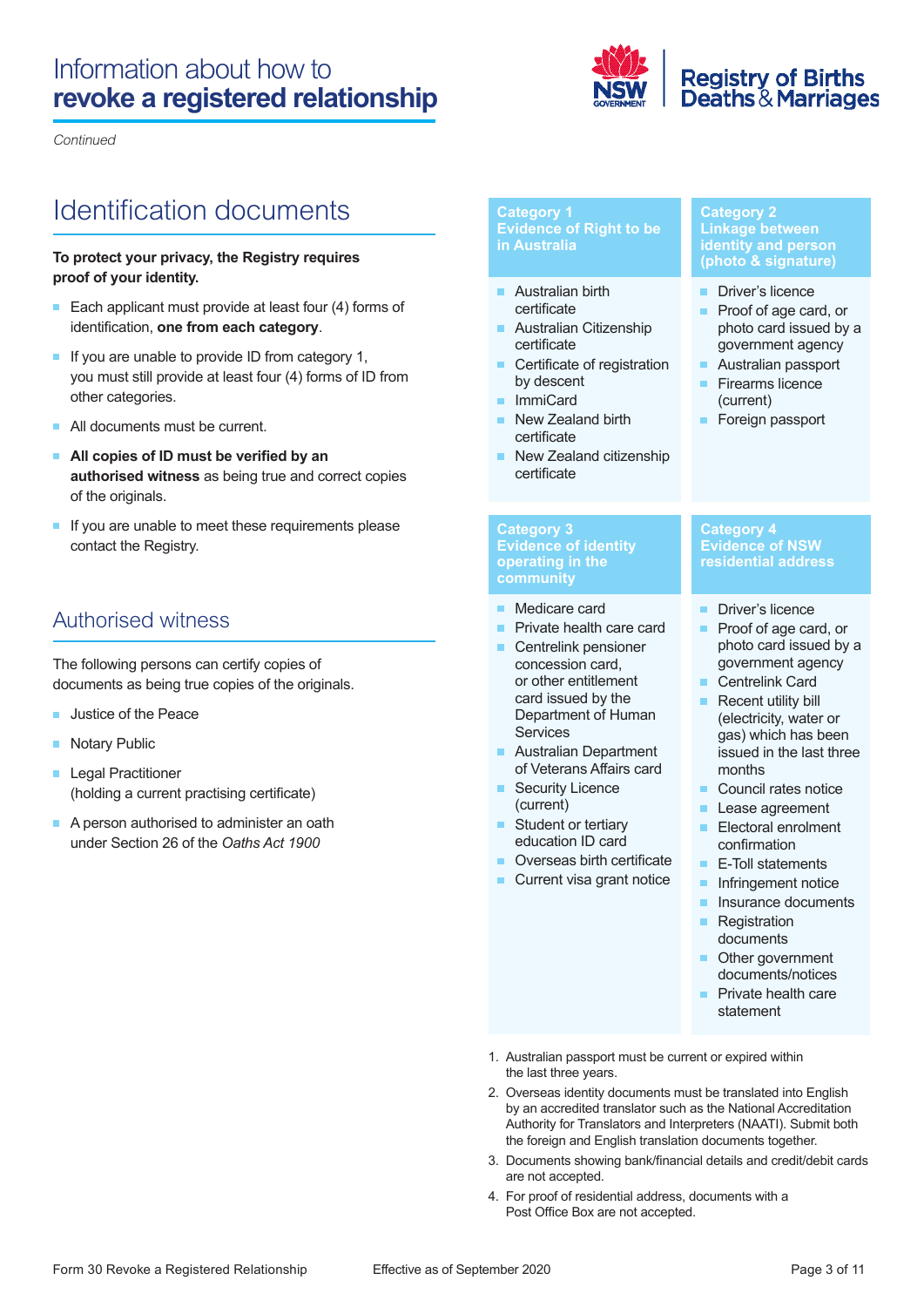## **Service of Revocation Statement**  Revoking a registered relationship by yourself



Relationships Register Act 2010 (NSW)

**Complete the following and deliver/post/email a copy of this page to the other registered person in the relationship.**  The original is to be submitted with your "Statutory declaration revoking a registered relationship by yourself".

| I,                                                                                                                    |  |                     |  |  |
|-----------------------------------------------------------------------------------------------------------------------|--|---------------------|--|--|
| Family name                                                                                                           |  |                     |  |  |
| First given name                                                                                                      |  | Other given name(s) |  |  |
|                                                                                                                       |  |                     |  |  |
| am serving this notice to the person named below in the registered relationship                                       |  |                     |  |  |
| Family name                                                                                                           |  |                     |  |  |
| First given name                                                                                                      |  | Other given name(s) |  |  |
|                                                                                                                       |  |                     |  |  |
| to inform that I am applying to the NSW Births, Deaths and Marriages Registrar to revoke our registered relationship. |  |                     |  |  |
| Signature                                                                                                             |  |                     |  |  |
|                                                                                                                       |  |                     |  |  |
| Date                                                                                                                  |  |                     |  |  |
|                                                                                                                       |  |                     |  |  |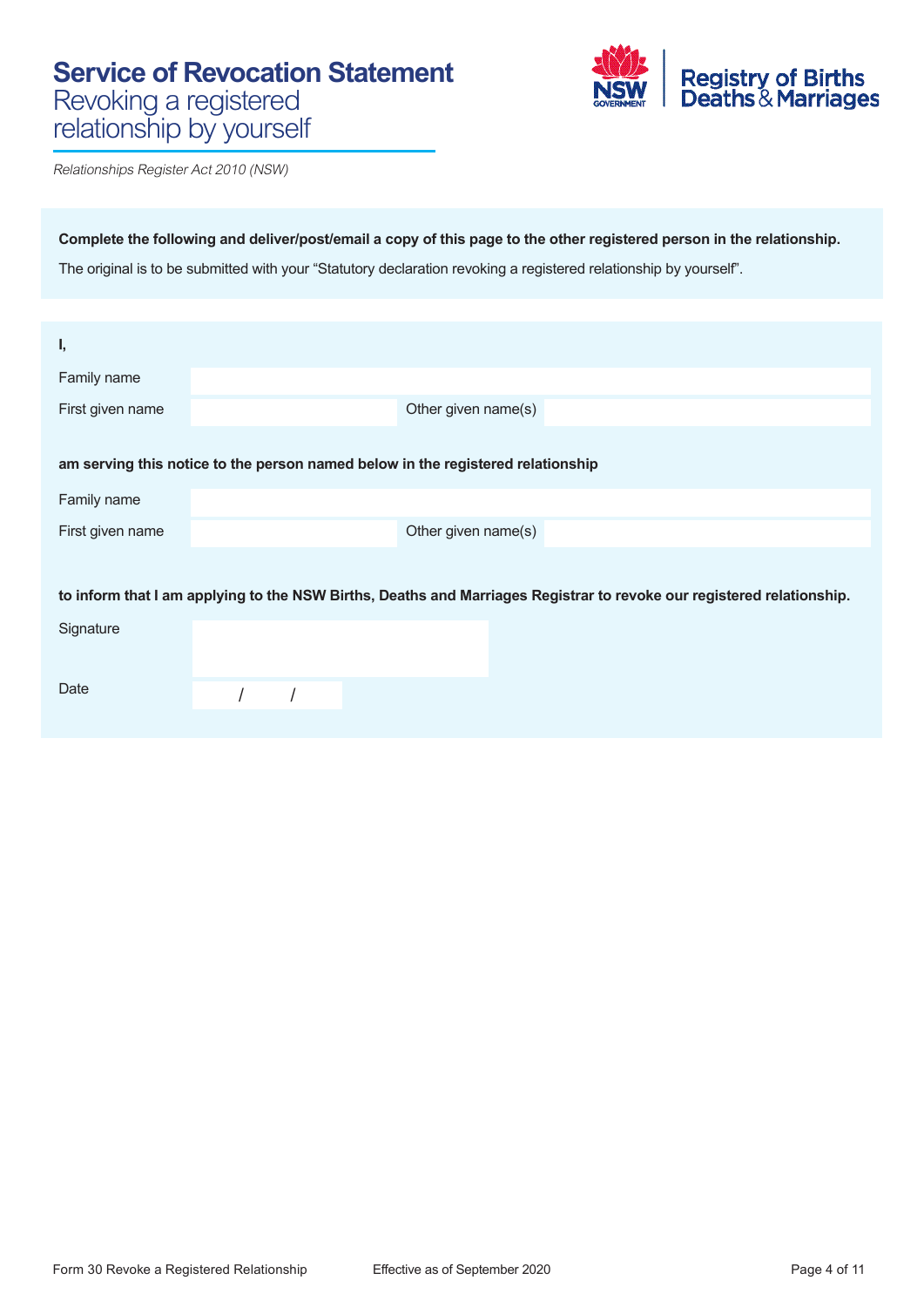



Registration No.

## False representation

If you knowingly provide false information in this statutory declaration, you may be guilty of an offence under Section 57 of the *Births, Deaths and Marriages Registration Act 1995.* 

Section 57 – False representation: A person who makes a representation in an application, notice or document under this Act or in response to a notice under Section 44 of this Act (Registrar's powers of inquiry), knowing the representation to be false or misleading in a material particular, is guilty of an offence.

**Maximum penalty: 100 penalty units or 2 years imprisonment, or both.** 

### Details of the person completing this declaration *Please use BLOCK CAPITALS, black ink and not use white out.*

| ι,                                      |  |                |          |                                                                                                          |                                                                  |
|-----------------------------------------|--|----------------|----------|----------------------------------------------------------------------------------------------------------|------------------------------------------------------------------|
| Family name                             |  |                |          |                                                                                                          |                                                                  |
| First given name                        |  |                |          | Other given name(s)                                                                                      |                                                                  |
| Date of birth                           |  | Place of birth |          |                                                                                                          |                                                                  |
| Email:                                  |  |                |          | Contact number                                                                                           |                                                                  |
| <b>of</b><br><b>Residential address</b> |  |                |          |                                                                                                          |                                                                  |
| <b>Address Line 1</b>                   |  |                |          |                                                                                                          |                                                                  |
| <b>Address Line 2</b>                   |  |                |          |                                                                                                          |                                                                  |
| Suburb/Town/City                        |  |                |          |                                                                                                          |                                                                  |
| State/Territory                         |  |                | Postcode | Country                                                                                                  |                                                                  |
| on the person named below               |  |                |          | declare that I have served a copy of the application to revoke the registered relationship signed by me, |                                                                  |
|                                         |  |                |          |                                                                                                          | (print full name of other registered person in the relationship) |

**by** *(please select the method of service which applies)* 

|                                                                                                                                   | Sending a copy by email to the person's last known email address; or           |  |  |  |                            |  |                                                                                               |  |  |  |
|-----------------------------------------------------------------------------------------------------------------------------------|--------------------------------------------------------------------------------|--|--|--|----------------------------|--|-----------------------------------------------------------------------------------------------|--|--|--|
|                                                                                                                                   | Sending it by registered post addressed to the person's last known address; or |  |  |  |                            |  |                                                                                               |  |  |  |
|                                                                                                                                   | Handing a copy of it to the person; or                                         |  |  |  |                            |  |                                                                                               |  |  |  |
|                                                                                                                                   |                                                                                |  |  |  |                            |  | Putting it down in the presence of the person and telling them the nature of the document; or |  |  |  |
| Leaving it as near as practicable to the person, being prevented from delivering it to them<br>by violence or threat of violence. |                                                                                |  |  |  |                            |  |                                                                                               |  |  |  |
| on Date of service                                                                                                                |                                                                                |  |  |  | at Time of service (hh:mm) |  |                                                                                               |  |  |  |

I declare I have read and understand all the instructions in this document including 'Your Right to Privacy' and 'Disclosure of Information'; I declare that all statements made in this declaration are true and correct;

I am one of the persons in the registered relationship;

I wish to revoke the registration of this relationship;

I understand that this form remains the property of the State of NSW and that some or all of the information provided may be disclosed to persons or bodies with adequate entitlement to the information under the *Relationships Register Act 2010* or the Registry's Access Policy; and I understand it is an offence under s29 of the *Relationships Register Act 2010* to knowingly make a false or misleading representation in this application or its supporting documents and penalties may apply.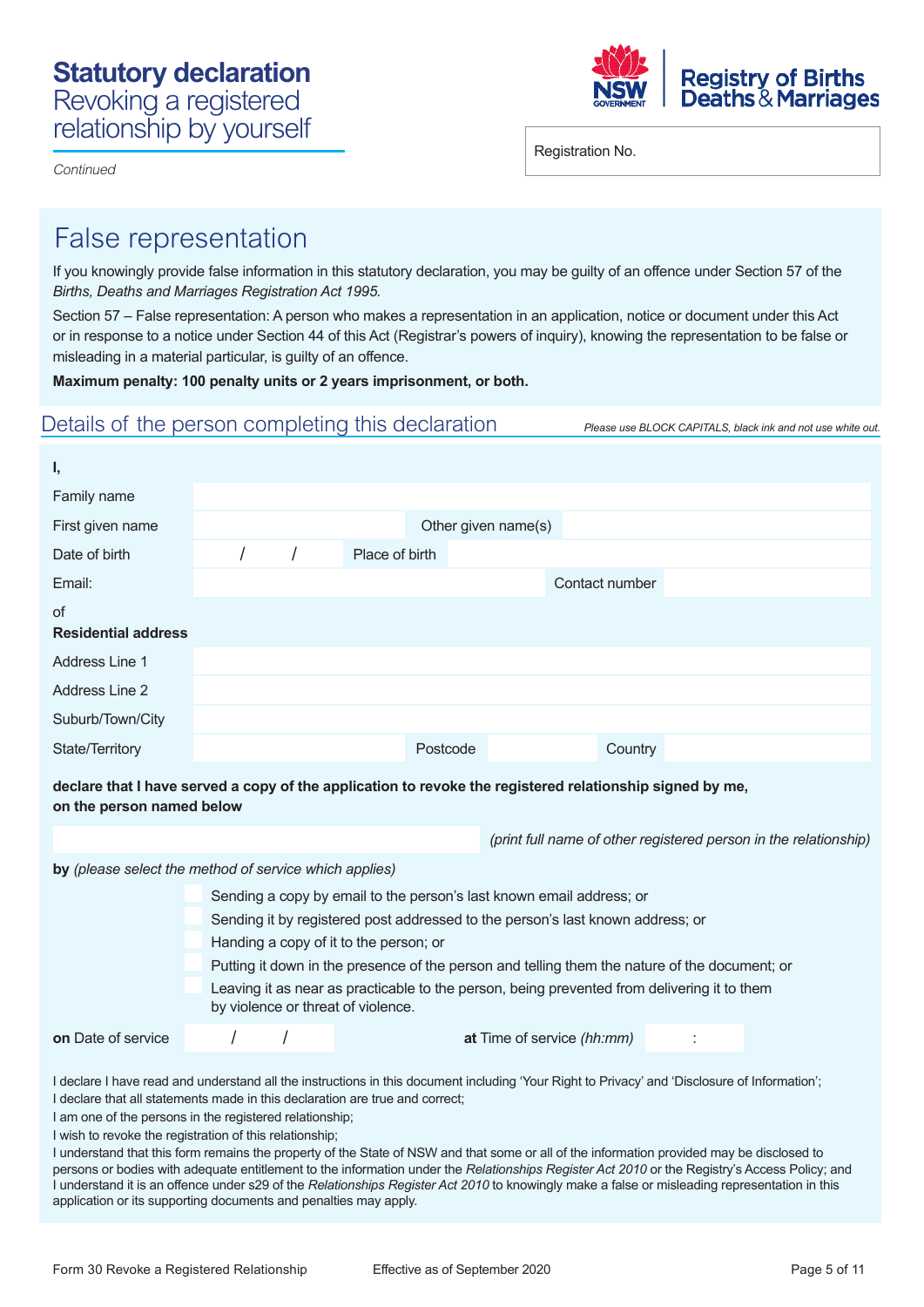## **Statutory declaration** Revoking a registered relationship by yourself



Registration No.

| <b>Declarant</b>                                                          |                                                                                 |                                                                                                                                                                                                                                                                                                                 |                      |                 |  |  |  |  |  |
|---------------------------------------------------------------------------|---------------------------------------------------------------------------------|-----------------------------------------------------------------------------------------------------------------------------------------------------------------------------------------------------------------------------------------------------------------------------------------------------------------|----------------------|-----------------|--|--|--|--|--|
|                                                                           |                                                                                 | [An authorised witness must witness your signature, and supply other details below].                                                                                                                                                                                                                            |                      |                 |  |  |  |  |  |
|                                                                           | I certify that I have read and understood the declaration on the previous page. |                                                                                                                                                                                                                                                                                                                 |                      |                 |  |  |  |  |  |
| <b>Signature of declarant revoking</b><br>a registered relationship alone |                                                                                 |                                                                                                                                                                                                                                                                                                                 | Date<br>(dd/mm/yyyy) |                 |  |  |  |  |  |
|                                                                           |                                                                                 | [Sign declaration in presence of authorised witness]                                                                                                                                                                                                                                                            |                      |                 |  |  |  |  |  |
| <b>Authorised witness</b>                                                 |                                                                                 |                                                                                                                                                                                                                                                                                                                 |                      |                 |  |  |  |  |  |
|                                                                           |                                                                                 | An authorised witness who takes and receives a statutory declaration in NSW must confirm your identity before the<br>declaration is made. If you have not known the authorised witness for at least 12 months, the authorised witness will<br>need to sight one identity document (original or certified copy). |                      |                 |  |  |  |  |  |
| [*please cross out any text that does not apply]                          |                                                                                 | I certify the following matters concerning the making of this statutory declaration by the person who made it:                                                                                                                                                                                                  |                      |                 |  |  |  |  |  |
|                                                                           |                                                                                 | 1 *I saw the face of the person OR *I did not see the face of the person because the person was wearing a face<br>covering, but I am satisfied that the person had a special justification for not removing the covering, and                                                                                   |                      |                 |  |  |  |  |  |
|                                                                           |                                                                                 | 2 *I have known the person for at least 12 months OR *I have not known the person for at least 12 months,<br>but I have confirmed the person's identity using an identification document and the document I relied on was:                                                                                      |                      |                 |  |  |  |  |  |
|                                                                           |                                                                                 |                                                                                                                                                                                                                                                                                                                 |                      |                 |  |  |  |  |  |
|                                                                           |                                                                                 |                                                                                                                                                                                                                                                                                                                 |                      |                 |  |  |  |  |  |
|                                                                           |                                                                                 | [describe identification document relied on – refer to page 1 "Statutory Declaration"]                                                                                                                                                                                                                          |                      |                 |  |  |  |  |  |
| Declared at                                                               |                                                                                 |                                                                                                                                                                                                                                                                                                                 |                      |                 |  |  |  |  |  |
| In the state of                                                           |                                                                                 |                                                                                                                                                                                                                                                                                                                 |                      | on (dd/mm/yyyy) |  |  |  |  |  |
| <b>Before me</b>                                                          |                                                                                 |                                                                                                                                                                                                                                                                                                                 |                      | JP No.          |  |  |  |  |  |
| (signature of<br>authorised witness)                                      |                                                                                 |                                                                                                                                                                                                                                                                                                                 |                      |                 |  |  |  |  |  |
|                                                                           |                                                                                 |                                                                                                                                                                                                                                                                                                                 |                      |                 |  |  |  |  |  |
| Full name of authorised witness (block letters)                           |                                                                                 |                                                                                                                                                                                                                                                                                                                 |                      |                 |  |  |  |  |  |
| Contact phone number of authorised witness                                |                                                                                 |                                                                                                                                                                                                                                                                                                                 |                      |                 |  |  |  |  |  |
| <b>Email of authorised witness</b>                                        |                                                                                 |                                                                                                                                                                                                                                                                                                                 |                      |                 |  |  |  |  |  |
| <b>Address of authorised witness</b>                                      |                                                                                 |                                                                                                                                                                                                                                                                                                                 |                      |                 |  |  |  |  |  |
| Address Line 1                                                            |                                                                                 |                                                                                                                                                                                                                                                                                                                 |                      |                 |  |  |  |  |  |
| Address Line 2                                                            |                                                                                 |                                                                                                                                                                                                                                                                                                                 |                      |                 |  |  |  |  |  |
| Suburb/Town/City                                                          |                                                                                 |                                                                                                                                                                                                                                                                                                                 |                      |                 |  |  |  |  |  |
| State/Territory                                                           |                                                                                 | Postcode                                                                                                                                                                                                                                                                                                        |                      | Country         |  |  |  |  |  |
| Tick correct title of authorised witness:                                 |                                                                                 |                                                                                                                                                                                                                                                                                                                 |                      |                 |  |  |  |  |  |
| Justice of the Peace                                                      |                                                                                 | Legal Practitioner (with current practising certificate)                                                                                                                                                                                                                                                        |                      |                 |  |  |  |  |  |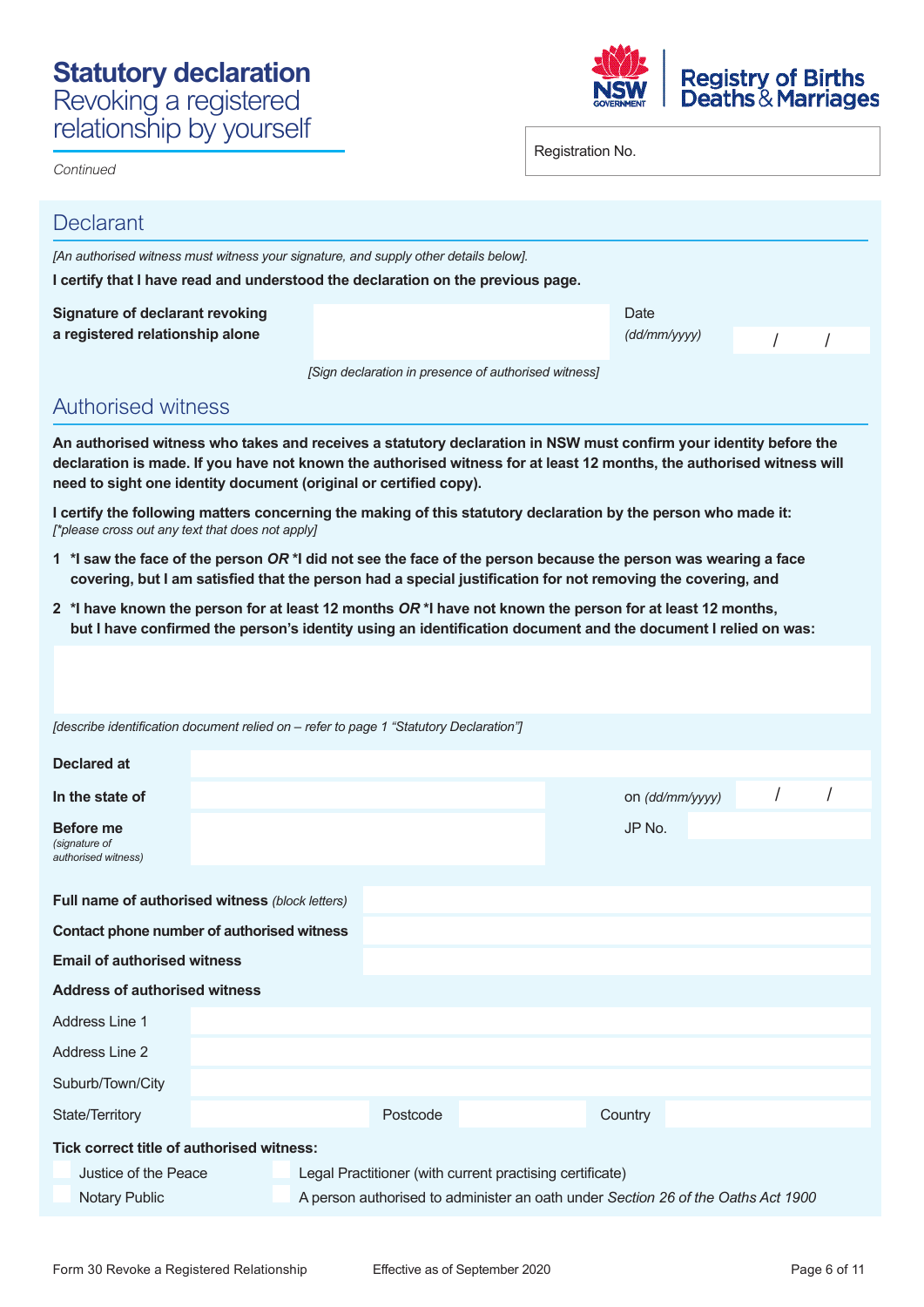



Registration No.

## False representation

If you knowingly provide false information in this statutory declaration, you may be guilty of an offence under Section 57 of the *Births, Deaths and Marriages Registration Act 1995.* 

Section 57 – False representation: A person who makes a representation in an application, notice or document under this Act or in response to a notice under Section 44 of this Act (Registrar's powers of inquiry), knowing the representation to be false or misleading in a material particular, is guilty of an offence.

**Maximum penalty: 100 penalty units or 2 years imprisonment, or both.** 

| Applicant One                                                                                                                                                                                                                                                                                                                                                                                                                                                                                                                     | Each applicant must complete a separate statutory declaration.<br>Please use BLOCK CAPITALS, black ink and not use white out.                                                                                                                                                                                                                                                                                              |
|-----------------------------------------------------------------------------------------------------------------------------------------------------------------------------------------------------------------------------------------------------------------------------------------------------------------------------------------------------------------------------------------------------------------------------------------------------------------------------------------------------------------------------------|----------------------------------------------------------------------------------------------------------------------------------------------------------------------------------------------------------------------------------------------------------------------------------------------------------------------------------------------------------------------------------------------------------------------------|
| I,<br>Family name<br>First given name<br>Place of birth<br>Date of birth<br>$\sqrt{ }$<br>$\prime$<br>οf<br><b>Residential address</b>                                                                                                                                                                                                                                                                                                                                                                                            | Other given name(s)                                                                                                                                                                                                                                                                                                                                                                                                        |
| <b>Address Line 1</b><br><b>Address Line 2</b><br>Suburb/Town/City                                                                                                                                                                                                                                                                                                                                                                                                                                                                |                                                                                                                                                                                                                                                                                                                                                                                                                            |
| State/Territory<br>Postcode<br><b>Contact Details</b><br>Contact number<br>Email address                                                                                                                                                                                                                                                                                                                                                                                                                                          | Country                                                                                                                                                                                                                                                                                                                                                                                                                    |
| declare that I am in a relationship with<br><b>of</b><br><b>Residential address</b>                                                                                                                                                                                                                                                                                                                                                                                                                                               | (print full name of other registered person in the relationship)                                                                                                                                                                                                                                                                                                                                                           |
| <b>Address Line 1</b><br><b>Address Line 2</b><br>Suburb/Town/City                                                                                                                                                                                                                                                                                                                                                                                                                                                                |                                                                                                                                                                                                                                                                                                                                                                                                                            |
| State/Territory<br>Postcode<br>I declare I have read and understand all the instructions in this document<br>including 'Your Right to Privacy' and 'Disclosure of Information'.<br>I declare that all statements made in this declaration are true and<br>correct; I am one of the persons in the registered relationship;<br>I wish to revoke the registration of this relationship;<br>I understand that this form remains the property of the State of New<br>South Wales and that some or all of the information provided may | Country<br>be disclosed to persons or bodies with adequate entitlement to the<br>information under the Relationships Register Act 2010 or the Registry's<br>Access Policy; and<br>I understand that it is an offence under section 29 of the Relationships<br>Register Act 2010 to knowingly make a false or misleading<br>representation in this application or its supporting documents and that<br>penalties may apply. |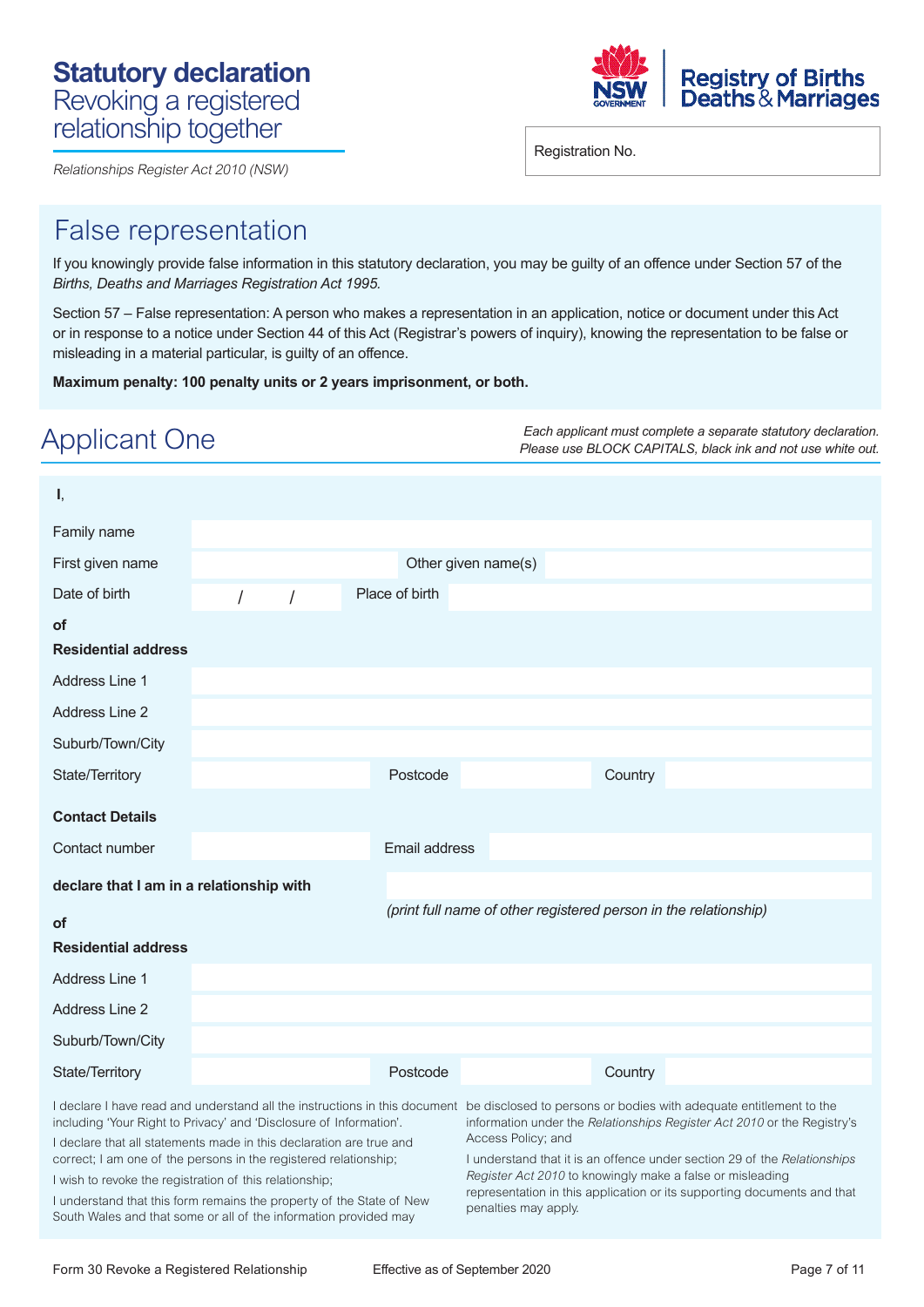

*Continued* 

| <b>Declarant One</b>                                                                                                                                                                                                                                                                                            |                                                                                 |                                                                                                                                              |  |  |                 |  |  |  |  |
|-----------------------------------------------------------------------------------------------------------------------------------------------------------------------------------------------------------------------------------------------------------------------------------------------------------------|---------------------------------------------------------------------------------|----------------------------------------------------------------------------------------------------------------------------------------------|--|--|-----------------|--|--|--|--|
| [An authorised witness must witness your signature, and supply other details below].                                                                                                                                                                                                                            |                                                                                 |                                                                                                                                              |  |  |                 |  |  |  |  |
|                                                                                                                                                                                                                                                                                                                 | I certify that I have read and understood the declaration on the previous page. |                                                                                                                                              |  |  |                 |  |  |  |  |
| Signature of person applying to<br>revoke a registered relationship                                                                                                                                                                                                                                             | Date<br>(dd/mm/yyy)                                                             |                                                                                                                                              |  |  |                 |  |  |  |  |
|                                                                                                                                                                                                                                                                                                                 |                                                                                 | [Applicant/Declarant ONE]                                                                                                                    |  |  |                 |  |  |  |  |
| <b>Authorised witness</b>                                                                                                                                                                                                                                                                                       |                                                                                 |                                                                                                                                              |  |  |                 |  |  |  |  |
| An authorised witness who takes and receives a statutory declaration in NSW must confirm your identity before the<br>declaration is made. If you have not known the authorised witness for at least 12 months, the authorised witness will<br>need to sight one identity document (original or certified copy). |                                                                                 |                                                                                                                                              |  |  |                 |  |  |  |  |
| I certify the following matters concerning the making of this statutory declaration by the person who made it:<br>[*please cross out any text that does not apply]                                                                                                                                              |                                                                                 |                                                                                                                                              |  |  |                 |  |  |  |  |
| 1 *I saw the face of the person OR *I did not see the face of the person because the person was wearing a face                                                                                                                                                                                                  |                                                                                 | covering, but I am satisfied that the person had a special justification for not removing the covering, and                                  |  |  |                 |  |  |  |  |
| 2 *I have known the person for at least 12 months OR *I have not known the person for at least 12 months,                                                                                                                                                                                                       |                                                                                 | but I have confirmed the person's identity using an identification document and the document I relied on was:                                |  |  |                 |  |  |  |  |
| [describe identification document relied on – refer to page 1 "Statutory Declaration"]                                                                                                                                                                                                                          |                                                                                 |                                                                                                                                              |  |  |                 |  |  |  |  |
|                                                                                                                                                                                                                                                                                                                 |                                                                                 |                                                                                                                                              |  |  |                 |  |  |  |  |
| Declared at                                                                                                                                                                                                                                                                                                     |                                                                                 |                                                                                                                                              |  |  |                 |  |  |  |  |
| In the state of                                                                                                                                                                                                                                                                                                 |                                                                                 |                                                                                                                                              |  |  | on (dd/mm/yyyy) |  |  |  |  |
| Before me<br>(signature of<br>authorised witness)                                                                                                                                                                                                                                                               |                                                                                 |                                                                                                                                              |  |  | JP No.          |  |  |  |  |
| Full name of authorised witness (block letters)                                                                                                                                                                                                                                                                 |                                                                                 |                                                                                                                                              |  |  |                 |  |  |  |  |
| Contact phone number of authorised witness                                                                                                                                                                                                                                                                      |                                                                                 |                                                                                                                                              |  |  |                 |  |  |  |  |
| <b>Email of authorised witness</b>                                                                                                                                                                                                                                                                              |                                                                                 |                                                                                                                                              |  |  |                 |  |  |  |  |
| <b>Address of authorised witness</b>                                                                                                                                                                                                                                                                            |                                                                                 |                                                                                                                                              |  |  |                 |  |  |  |  |
| Address Line 1                                                                                                                                                                                                                                                                                                  |                                                                                 |                                                                                                                                              |  |  |                 |  |  |  |  |
| Address Line 2                                                                                                                                                                                                                                                                                                  |                                                                                 |                                                                                                                                              |  |  |                 |  |  |  |  |
| Suburb/Town/City                                                                                                                                                                                                                                                                                                |                                                                                 |                                                                                                                                              |  |  |                 |  |  |  |  |
| State/Territory                                                                                                                                                                                                                                                                                                 |                                                                                 | Postcode                                                                                                                                     |  |  | Country         |  |  |  |  |
| Tick correct title of authorised witness:                                                                                                                                                                                                                                                                       |                                                                                 |                                                                                                                                              |  |  |                 |  |  |  |  |
| Justice of the Peace<br><b>Notary Public</b>                                                                                                                                                                                                                                                                    |                                                                                 | Legal Practitioner (with current practising certificate)<br>A person authorised to administer an oath under Section 26 of the Oaths Act 1900 |  |  |                 |  |  |  |  |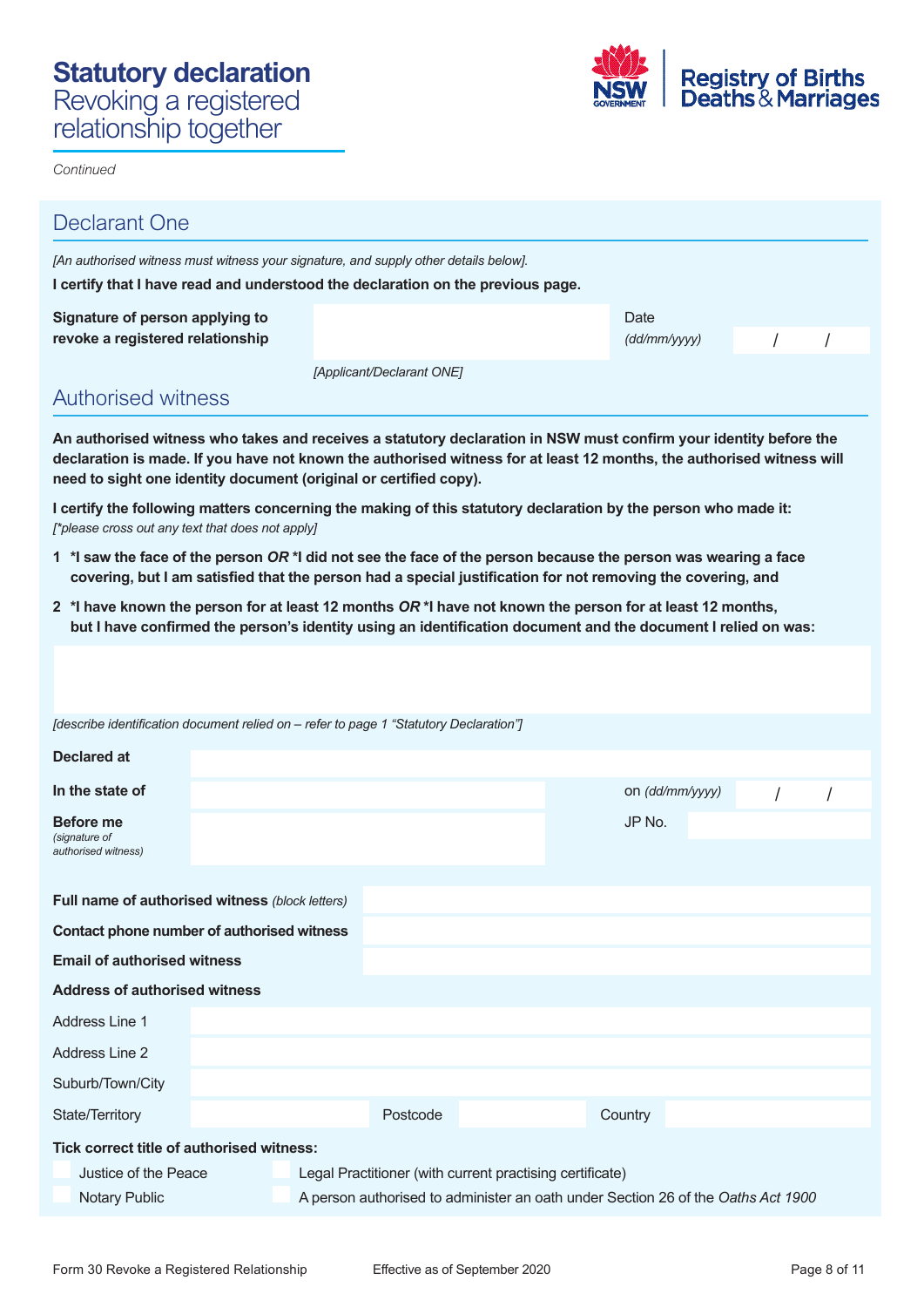

*Continued* 

Registration No.

# False representation

If you knowingly provide false information in this statutory declaration, you may be guilty of an offence under Section 57 of the *Births, Deaths and Marriages Registration Act 1995.* 

Section 57 – False representation: A person who makes a representation in an application, notice or document under this Act or in response to a notice under Section 44 of this Act (Registrar's powers of inquiry), knowing the representation to be false or misleading in a material particular, is guilty of an offence.

**Maximum penalty: 100 penalty units or 2 years imprisonment, or both.** 

| Applicant Two                                                                                                                                                                                                                                                                                                                                                                                                        |   |                |                                            | Each applicant must complete a separate statutory declaration.<br>Please use BLOCK CAPITALS, black ink and not use white out.                                                                                                                                                                                                                                                                                                                |  |
|----------------------------------------------------------------------------------------------------------------------------------------------------------------------------------------------------------------------------------------------------------------------------------------------------------------------------------------------------------------------------------------------------------------------|---|----------------|--------------------------------------------|----------------------------------------------------------------------------------------------------------------------------------------------------------------------------------------------------------------------------------------------------------------------------------------------------------------------------------------------------------------------------------------------------------------------------------------------|--|
| I,<br>Family name                                                                                                                                                                                                                                                                                                                                                                                                    |   |                |                                            |                                                                                                                                                                                                                                                                                                                                                                                                                                              |  |
| First given name                                                                                                                                                                                                                                                                                                                                                                                                     |   |                | Other given name(s)                        |                                                                                                                                                                                                                                                                                                                                                                                                                                              |  |
| Date of birth                                                                                                                                                                                                                                                                                                                                                                                                        | I | Place of birth |                                            |                                                                                                                                                                                                                                                                                                                                                                                                                                              |  |
| <b>of</b><br><b>Residential address</b>                                                                                                                                                                                                                                                                                                                                                                              |   |                |                                            |                                                                                                                                                                                                                                                                                                                                                                                                                                              |  |
| Address Line 1                                                                                                                                                                                                                                                                                                                                                                                                       |   |                |                                            |                                                                                                                                                                                                                                                                                                                                                                                                                                              |  |
| <b>Address Line 2</b>                                                                                                                                                                                                                                                                                                                                                                                                |   |                |                                            |                                                                                                                                                                                                                                                                                                                                                                                                                                              |  |
| Suburb/Town/City                                                                                                                                                                                                                                                                                                                                                                                                     |   |                |                                            |                                                                                                                                                                                                                                                                                                                                                                                                                                              |  |
| State/Territory                                                                                                                                                                                                                                                                                                                                                                                                      |   | Postcode       |                                            | Country                                                                                                                                                                                                                                                                                                                                                                                                                                      |  |
| <b>Contact Details</b><br>Contact number                                                                                                                                                                                                                                                                                                                                                                             |   | Email address  |                                            |                                                                                                                                                                                                                                                                                                                                                                                                                                              |  |
| declare that I am in a relationship with                                                                                                                                                                                                                                                                                                                                                                             |   |                |                                            |                                                                                                                                                                                                                                                                                                                                                                                                                                              |  |
| <b>of</b>                                                                                                                                                                                                                                                                                                                                                                                                            |   |                |                                            | (print full name of other registered person in the relationship)                                                                                                                                                                                                                                                                                                                                                                             |  |
| <b>Residential address</b>                                                                                                                                                                                                                                                                                                                                                                                           |   |                |                                            |                                                                                                                                                                                                                                                                                                                                                                                                                                              |  |
| Address Line 1                                                                                                                                                                                                                                                                                                                                                                                                       |   |                |                                            |                                                                                                                                                                                                                                                                                                                                                                                                                                              |  |
| <b>Address Line 2</b><br>Suburb/Town/City                                                                                                                                                                                                                                                                                                                                                                            |   |                |                                            |                                                                                                                                                                                                                                                                                                                                                                                                                                              |  |
| State/Territory                                                                                                                                                                                                                                                                                                                                                                                                      |   | Postcode       |                                            | Country                                                                                                                                                                                                                                                                                                                                                                                                                                      |  |
| including 'Your Right to Privacy' and 'Disclosure of Information'.<br>I declare that all statements made in this declaration are true and<br>correct; I am one of the persons in the registered relationship;<br>I wish to revoke the registration of this relationship;<br>I understand that this form remains the property of the State of New<br>South Wales and that some or all of the information provided may |   |                | Access Policy; and<br>penalties may apply. | I declare I have read and understand all the instructions in this document be disclosed to persons or bodies with adequate entitlement to the<br>information under the Relationships Register Act 2010 or the Registry's<br>I understand that it is an offence under section 29 of the Relationships<br>Register Act 2010 to knowingly make a false or misleading<br>representation in this application or its supporting documents and that |  |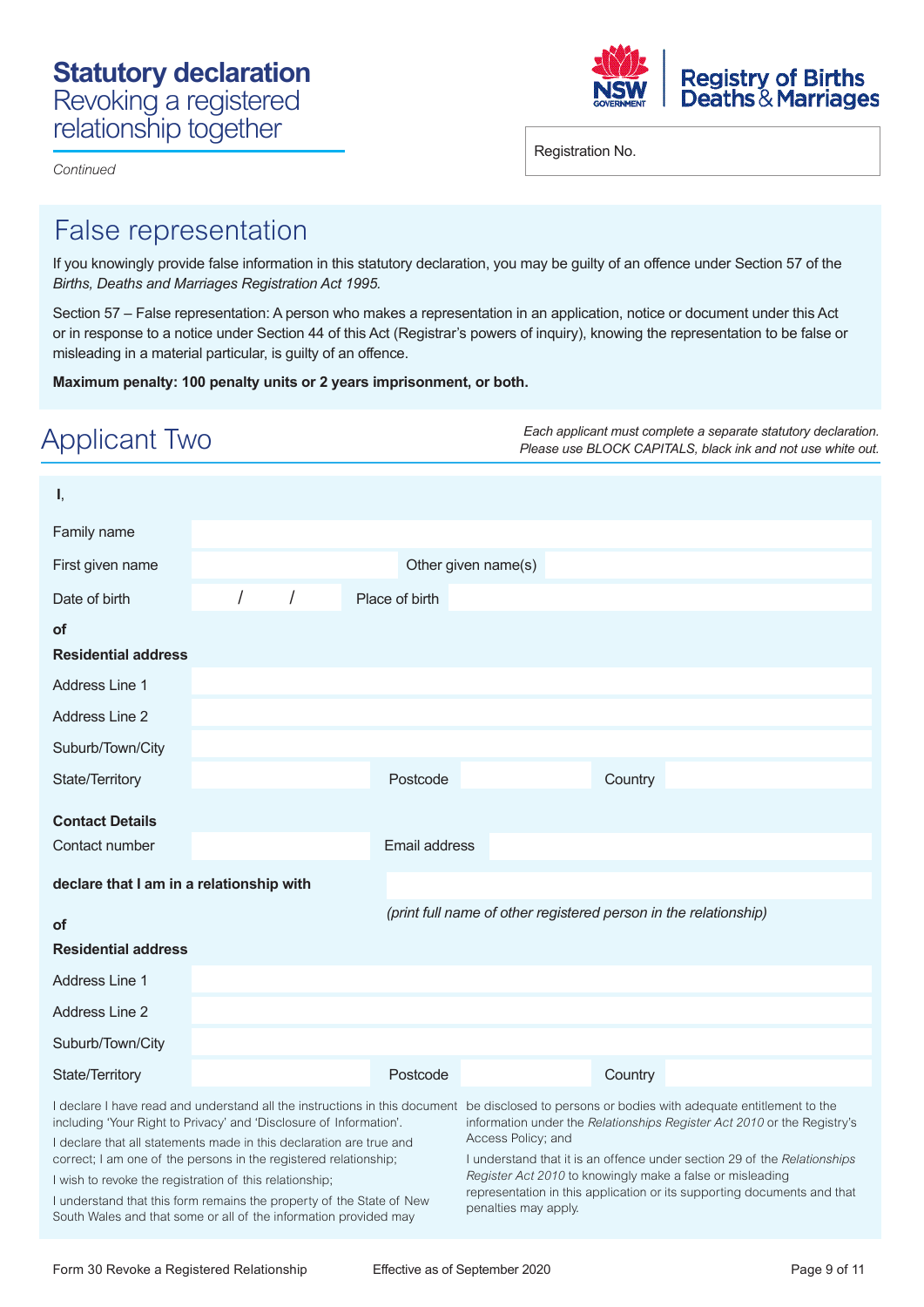

**Continued** 

| <b>Declarant Two</b>                                                                                                                                                                                                                                                                                            |                                                                                                                                              |  |                 |          |  |  |  |
|-----------------------------------------------------------------------------------------------------------------------------------------------------------------------------------------------------------------------------------------------------------------------------------------------------------------|----------------------------------------------------------------------------------------------------------------------------------------------|--|-----------------|----------|--|--|--|
| [An authorised witness must witness your signature, and supply other details below].                                                                                                                                                                                                                            |                                                                                                                                              |  |                 |          |  |  |  |
| I certify that I have read and understood the declaration on the previous page.                                                                                                                                                                                                                                 |                                                                                                                                              |  |                 |          |  |  |  |
| Signature of person applying to<br>revoke a registered relationship                                                                                                                                                                                                                                             | Date<br>(dd/mm/yyy)                                                                                                                          |  |                 |          |  |  |  |
|                                                                                                                                                                                                                                                                                                                 | [Applicant/Declarant TWO]                                                                                                                    |  |                 |          |  |  |  |
| <b>Authorised witness</b>                                                                                                                                                                                                                                                                                       |                                                                                                                                              |  |                 |          |  |  |  |
| An authorised witness who takes and receives a statutory declaration in NSW must confirm your identity before the<br>declaration is made. If you have not known the authorised witness for at least 12 months, the authorised witness will<br>need to sight one identity document (original or certified copy). |                                                                                                                                              |  |                 |          |  |  |  |
| I certify the following matters concerning the making of this statutory declaration by the person who made it:<br>[*please cross out any text that does not apply]                                                                                                                                              |                                                                                                                                              |  |                 |          |  |  |  |
| 1 *I saw the face of the person OR *I did not see the face of the person because the person was wearing a face<br>covering, but I am satisfied that the person had a special justification for not removing the covering, and                                                                                   |                                                                                                                                              |  |                 |          |  |  |  |
| 2 *I have known the person for at least 12 months OR *I have not known the person for at least 12 months,<br>but I have confirmed the person's identity using an identification document and the document I relied on was:                                                                                      |                                                                                                                                              |  |                 |          |  |  |  |
|                                                                                                                                                                                                                                                                                                                 |                                                                                                                                              |  |                 |          |  |  |  |
| [describe identification document relied on – refer to page 1 "Statutory Declaration"]                                                                                                                                                                                                                          |                                                                                                                                              |  |                 |          |  |  |  |
| Declared at                                                                                                                                                                                                                                                                                                     |                                                                                                                                              |  |                 |          |  |  |  |
| In the state of                                                                                                                                                                                                                                                                                                 |                                                                                                                                              |  | on (dd/mm/yyyy) | $\prime$ |  |  |  |
| <b>Before me</b><br>(signature of<br>authorised witness)                                                                                                                                                                                                                                                        |                                                                                                                                              |  | JP No.          |          |  |  |  |
| Full name of authorised witness (block letters)                                                                                                                                                                                                                                                                 |                                                                                                                                              |  |                 |          |  |  |  |
| Contact phone number of authorised witness                                                                                                                                                                                                                                                                      |                                                                                                                                              |  |                 |          |  |  |  |
| <b>Email of authorised witness</b>                                                                                                                                                                                                                                                                              |                                                                                                                                              |  |                 |          |  |  |  |
| <b>Address of authorised witness</b>                                                                                                                                                                                                                                                                            |                                                                                                                                              |  |                 |          |  |  |  |
| Address Line 1                                                                                                                                                                                                                                                                                                  |                                                                                                                                              |  |                 |          |  |  |  |
| Address Line 2                                                                                                                                                                                                                                                                                                  |                                                                                                                                              |  |                 |          |  |  |  |
| Suburb/Town/City                                                                                                                                                                                                                                                                                                |                                                                                                                                              |  |                 |          |  |  |  |
| State/Territory                                                                                                                                                                                                                                                                                                 | Postcode                                                                                                                                     |  | Country         |          |  |  |  |
| Tick correct title of authorised witness:                                                                                                                                                                                                                                                                       |                                                                                                                                              |  |                 |          |  |  |  |
| Justice of the Peace<br><b>Notary Public</b>                                                                                                                                                                                                                                                                    | Legal Practitioner (with current practising certificate)<br>A person authorised to administer an oath under Section 26 of the Oaths Act 1900 |  |                 |          |  |  |  |